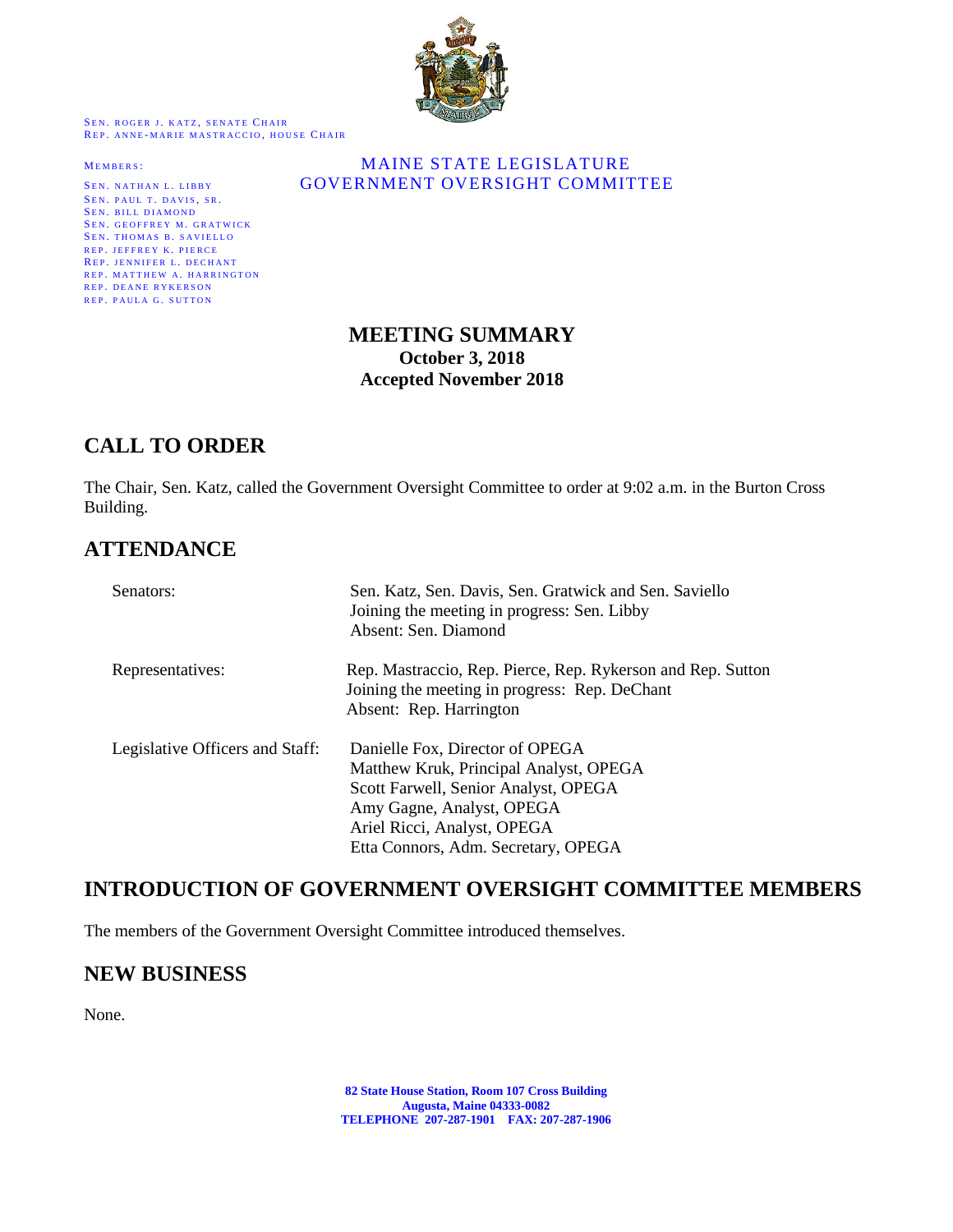### **UNFINISHED BUSINESS**

#### • **OPEGA Information Brief on Sales of Timber Harvested From Public Lands**

#### **- Additional Information, GOC Questions for Invited Attendees, Continued**

Sen. Katz said OPEGA has presented their Information Brief on Sales of Timber Harvested From Public Lands and the GOC held the public comment period at their September  $27<sup>th</sup>$  meeting. The Committee heard from a number of people they had asked to appear. Today's meeting is a continuation of that work for the purpose of asking Director Denico, who could not be at the last meeting, questions.

Sen. Katz said the purpose of this inquiry is to gather additional details and a further understanding of the events, communications, explanations and impacts described in OPEGA's Information Brief on Sales of Timber Harvested From Public Lands: February 2018 Diversion of Spruce and Fir Deliveries. More specifically, what role, if any, the Administration had in the February 2018 decision to divert deliveries of spruce and fir harvested on Public Lands in the Western and Eastern Regions of the State from one set of sawmills to another sawmill. Who made the February 2018 decision to divert wood, why was that decision made, what if any evidence or information was the February 2018 decision based on and when and how was the decision communicated to the impacted sawmills, Stratton Lumber (Stratton) and Pleasant River Lumber (PRL) and Moose River Lumber (MRL). Again, the purpose of this inquiry was not to debate the subject of saw wood tariffs or to consider the appropriateness of timber harvested from Maine Public Lands being sold to mills being operated in Canada. Today the Committee has only one witness, Mr. Doug Denico, Director of the Maine Forest Service.

Sen. Katz said the laws governing this inquiry include the following statutes: Title 3, Chapter 37 which governs the GOC and OPEGA in their roles in oversight of government agencies and programs. Title 3, Chapter 21 which governs the Legislative Investigating Committee Statute and Title 1, Chapter 13 which is the Freedom of Access Act. Because the GOC voted to issue subpoenas for this inquiry they are required to abide by certain provisions in the law, most of which will be addressed by a proposed order of procedure. The order of procedure is that all proceedings and testimony will be held in public session and will be broadcast over the internet and available to televising and filming as is normal protocol and required under FOAA. The witness may submit written comments if he wishes prior to his testimony being taken. The witness will be permitted to make any introductory comments in response to OPEGA's Information Brief if he wishes to do so. The witness is subject to subpoena so will be asked to take the oath prior to the taking of his testimony. All questions of the witness will come from GOC members or Committee staff. Any staff questions will be posed through the Chairs or Leads unless the Chairs direct otherwise. There will be no questioning of witnesses by other witnesses or their counsel. After all testimony is taken, the Committee will provide opportunity for the witness to offer further, or clarifying, information.

**Motion:** In accordance with Title 3, Chapter 422, I move that the Committee approve the orders of procedure as outlined by the Chair. (Motion by Chair Mastraccio, second by Rep. Rykerson. Motion passed by unanimous vote of 10-0.) (Rep. DeChant voted on the motion when she arrived at the meeting in accordance with the GOC's rules.)

**Motion:** That the Government Oversight Committee moves to also place individuals asked, not subpoenaed, to the meeting under oath. (Motion by Sen. Katz, second by Sen. Saviello)

Sen. Katz advised Director Denico that he may ask questions of the Chair about the proceeding and if he does not understand a question posed to him to please ask it to be clarified. He advised that Director Denico will have opportunity to make additional comments after testimony has been received.

Sen. Katz swore in Director Denico and then asked him to introduce himself.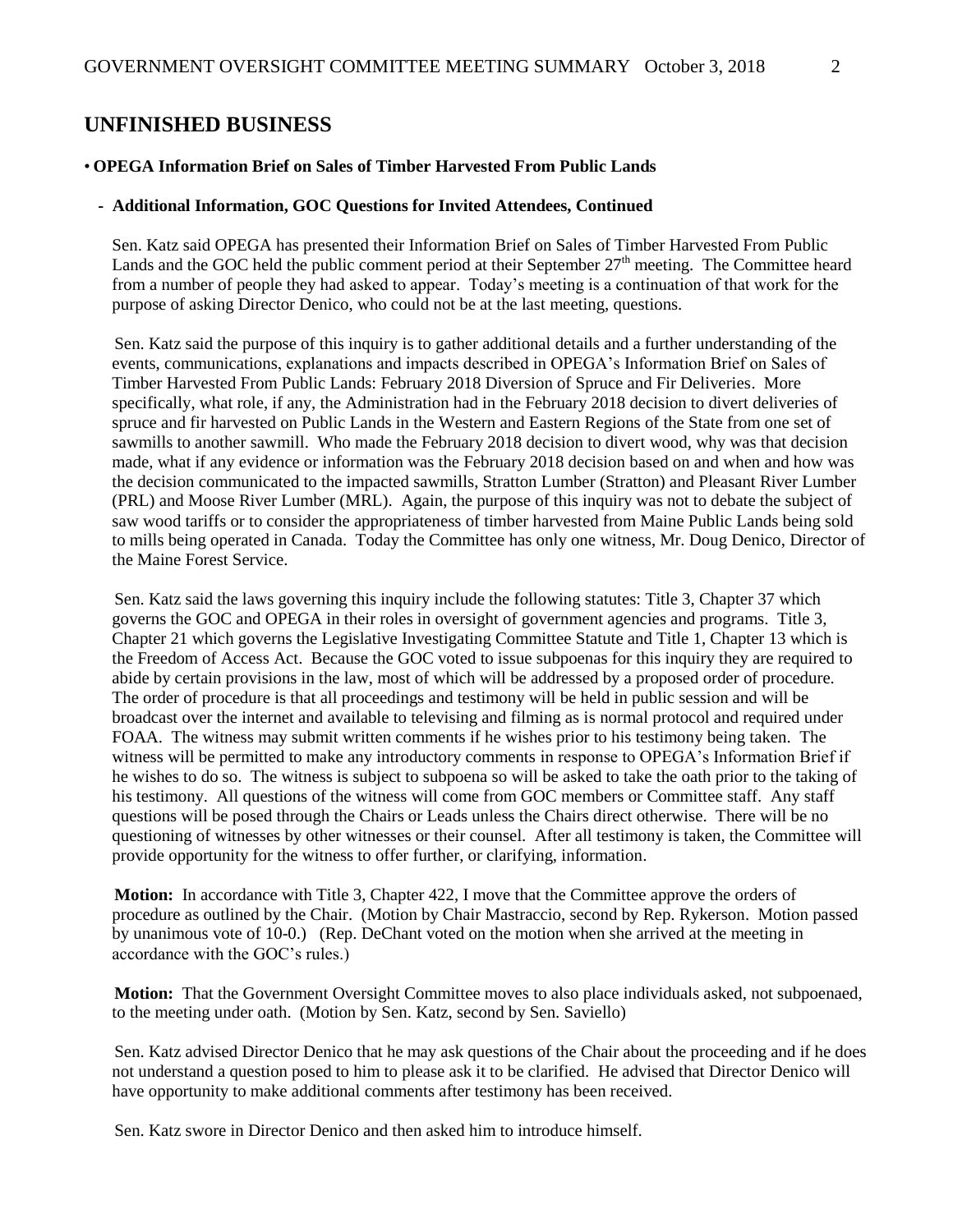Doug Denico said he is the Director of the Maine Forest Service. For the last 4 years he has supervised the work done on Public Lands.

Rep. Pierce asked if Director Denico agreed or disagreed with OPEGA's report. Director Denico said he agreed with most of it, but there were a few places he is not in agreement with. He thought OPEGA did about the best job he has ever seen of green folks coming in, seeing what the Forest Department does and being able to put it down on paper and making it as clear as they did. The Director referred to page 2 and 10 of the report. OPEGA did not understand the quickness of making decisions around selling wood or the lack of having more data available. In other parts of the report OPEGA said the Department did have a good system, particularly on contracting. He said one point OPEGA missed is how quickly they have to act to situations. If you are going to be effective you have to make a decision quickly and it doesn't speak well for having a prolonged process that 7 people have to sign off on and a bunch of contracts have to be written. The Director said he didn't know if OPEGA caught the sense of urgency that is needed.

Sen. Saviello referred to November 2017 when Stratton needed wood and asked if Director Denico knew who Stratton told they were short on wood. Director Denico said as he recalled that first request came through the Regional Manager, Pete Smith. Mr. Smith asked him if he had any issues with switching some wood between Stratton and PRL/MRL. The wood was to be divided, but Stratton was asking for it all. Director Denico said he was asked if he concurred with doing that. Sen. Saviello asked if Stratton offered more money for the wood. The Director said they did and thinks that is an important point because OPEGA's report mentions money that is offered to the State. He said the State does not demand an amount and their negotiations are pretty soft because they do not think in their capacity they should be leveraging mills. Sen. Saviello asked if PRL/MRL were given the opportunity to match that money if they wanted to continue to get the wood. Director Denico remembered the switch of wood was amicable with the Brochu folks.

Sen. Saviello said ultimately the decision in November to send the wood to Stratton was made in the field with Director Denico's approval. He asked if the diversion of wood can be done by the regional foresters without going to Director Denico for approval. Director Denico said although he has not laid any law down, quite often the Regional Foresters come to him with any changes and said he prefers it that way because he wants to be the person accountable for it. He said price does not mean much to him. Stratton was in trouble and needed help. When a mill is in a crisis situation you don't leverage them for money in the public sector. Sen. Saviello said in this case Stratton talked to the regional forester about needing wood, more money was offered, and it was an amicable agreement with both Stratton and PRL/MRL. Director Denico agreed.

Sen. Saviello referred to January and February 2018, when deliveries were going as planned and then on January 29 or February 1, there was a discussion that took place with the Brochus. He asked if Director Denico could describe the discussion because from his letter it seems as if it was a friendly conversation, but at the last GOC meeting, the Brochus and Rich Smith said it was a different kind of conversation to start. Director Denico said it was the 29<sup>th</sup> because he was coming back from inspecting the Telos operation. He received a call from a friend asking if he was leaving Public Lands. The Director said this was the 4<sup>th</sup> or 5<sup>th</sup> time he had been asked that question by people that work for him. If the rumor that he was leaving his job was out there, that is not good for morale, but he could not figure out who started the rumor. His friend told him that information had passed through the Brochus and Rich Smith. He wanted to get the rumor out of the way so when he first got to the Brochus he met Rich Smith and asked about the rumor. Director Denico told one of the Brochus that he had just come from Telos and they were cutting some nice spruce and fir. He and the Brochus went into Mr. Smith's office and the Brochus to talk about the Telos wood. Director Denico said the rumor was that he was leaving for another job and when the conversation started he was upset because his staff were hearing the rumor and he didn't want the Governor to hear something like that. There was no swearing and screaming, but he was perturbed. However, the meeting ended on good terms. They discussed wood and the Brochus asked Mr. Smith why they weren't getting the Telos wood. Mr. Smith said he had looked at getting the wood in every way possible and said he didn't see how they could afford to pay the money. Director Denico said what he didn't understand was that the Brochus were taking wood from Baxter and you could almost throw a snowball from where they were cutting wood on Baxter and where the State was cutting on Telos. The price differential was \$4 a ton. He said the Telos wood was going to a Canadian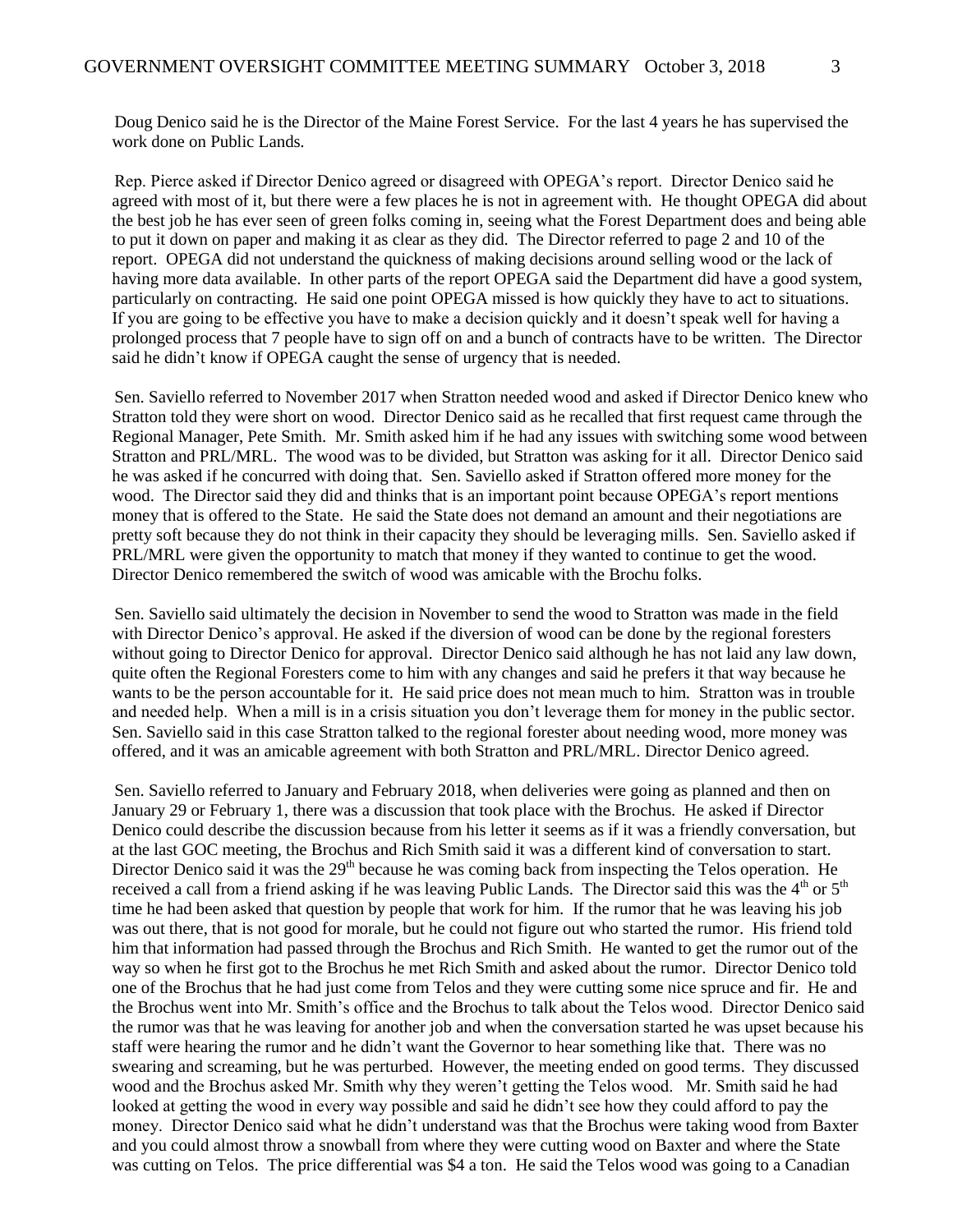mill and if a Maine mill needed the wood and can make the price come anywhere near equivalent, then that wood is sacrificed back into Maine. It is that simple stated Director Denico.

Sen. Saviello asked if the Director knew what percentage of the wood from Baxter goes to the Brochus' wood supply. Director Denico said zero right now. Sen. Saviello asked what percentage went to them last winter. The Director said in the summer they sent quite a bit of the wood to  $D \& G$ , which is along the border. He thought the Baxter wood was getting on a train in Millinocket and then going over to Jackman. Most of the wood that comes from Telos or Baxter goes to MRL because they put it on the railheads in Millinocket. The wood can also be off loaded onto a small truck and sent to PRL. Sen. Saviello noted that was multiple handlings of the wood. Director Denico said the Brochus did not take the bait and try to negotiate or offer a price, so that opportunity was gone. He did not think it was his job to start a negotiation session on Telos wood. The Brochus had been offered the wood in the fall and they never got back to the State on price. He had just come from Telos and that wood was fair game, but the Brochus did not open up any discussion with him. Once Mr. Smith said the wood was too expensive, that seemed to be the end of the discussion, according to Director Denico.

Sen. Saviello asked if Mr. Smith, or the Brochus, had discussions with the Foresters about the Telos wood. Director Denico said there was quite a bit of discussion. The State asked them twice if they were interested in the Telos wood, but never received an answer. The State sent another letter in December asking for a price from them and did not receive a response. Sen. Saviello asked if the Brochus or Mr. Smith had responded verbally to the Forester. Director Denico said he had not heard that they responded at all about Telos.

Sen. Saviello referred to February 7, when the wood moved from MRL/PRL to Stratton and asked why that happened. Director Denico said for him it hinged on the inventory position that Stratton was in. In October and November, it became obvious that they were in dire straits. At one point in November, Stratton had two weeks' worth of inventory and it was agreed that Public Lands would give them more wood. Then in February, it turns out they are still in dire straits as he heard Stratton had five weeks of inventory.

Sen. Saviello said in November Stratton formally asked for the wood. He asked if Stratton formally asked for the wood in February. Director Denico said he considered the ask in November the same thing. They asked in November and the State gave them some wood so they would have just been repeating themselves if they asked again in February. He did not see any reason why they would need to ask again. Sen. Saviello said Nicolas Fontaine recalled talking with Director Denico at a Forestry reception and Mr. Ryder had said anytime he talks with anybody, he says he needs more wood. Other than that conversation back in November, nobody asked Director Denico for more wood. Sen. Saviello wanted to know if Director Denico just extrapolated from that discussion that Stratton needed more wood in February. Director Denico said someone mentioned to him that at the last GOC meeting Mr. Ryder said he met with him, but he could not recall that meeting. It is possible a meeting took place, he just didn't remember it.

Director Denico said from reviewing paperwork from Stratton he found out that Stratton had started the year 2017, 8 million feet behind in their inventory. So, it is no wonder they were having a problem in October and November. Sen. Saviello stated for clarification that: none of the Foresters came to the Director with requests from Stratton for more wood; nobody offered more money for the wood; and that Director Denico made a decision based on what he had interpreted was inventory in the mill to make the change of where the wood was delivered. Director Denico agreed with that statement. Sen. Saviello asked if anybody communicated with the Brochus about the change. Director Denico said when he stopped into the Brochus on the  $29<sup>th</sup>$ , they talked about not wanting any wood, so no he did not call the Brochus to tell them he was going to divert the wood to Stratton. Sen. Saviello referred to what Mr. Smith and Mr. Brochu testified to at the last GOC meeting, they got calls from contractors and stumpage dealers that were told to take the wood someplace else and when they called the Foresters they did not have any idea why the move was made. Director Denico said he made it very clear to everybody that it was his decision because at that time of year he knew there would probably be concern and he didn't want the Foresters or Regional Managers to have to get chewed on for any reason that was not their doing. He was the one who made the decision on the input he had. He said he did get a call from one contractor wondering how they were going to take care of off-loading. He also got a call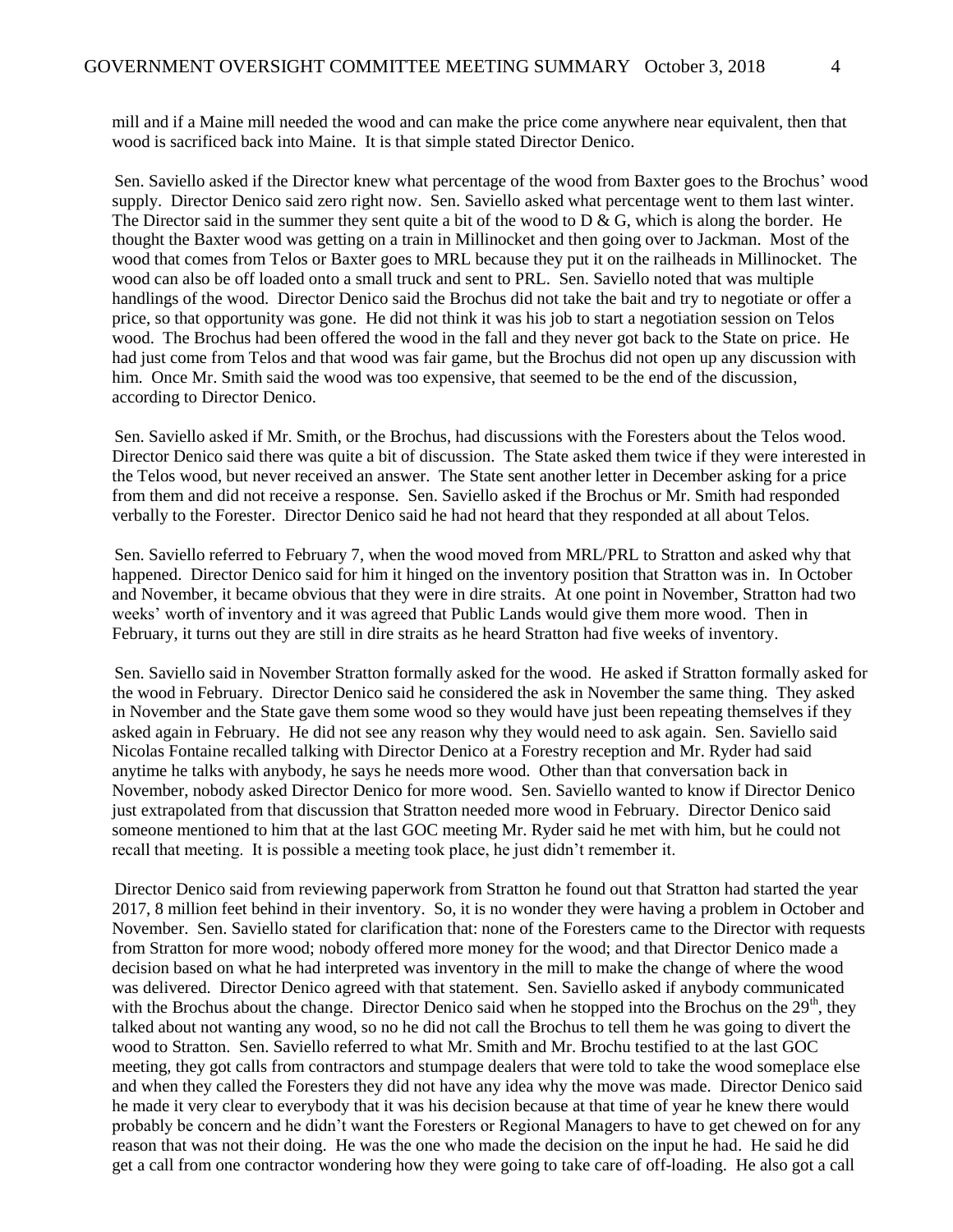from the Brochus around the  $12<sup>th</sup>$ . Director Denico said he explained to the Brochus that Stratton was still in trouble and the wood was not going to Canada. The Brochus were perturbed because they heard rumors that the wood that was diverted was going to Canada and when he told them the wood was not going to Canada, it was going all to Stratton they seemed to be perfectly fine with it. Sen. Saviello sought to clarify the comment that the Brochus were okay with the diverted wood going to Stratton. Director Denico said as soon as the Brochus found out the wood was not going to Canada there seemed to be a real change on the phone. Sen. Saviello asked if the Brochus ever asked for the wood back. Director Denico said absolutely. Sen. Saviello remarked that if the Brochus were happy with the wood going to Stratton, then why would they ask for the wood back?

Rep. Mastraccio stated her understanding that the Director met with the Brochus a few days before the wood was diverted to Stratton, so he knew he was not going to be giving the Brochus the lumber, but he did not tell them because he did not want to have that discussion. Director Denico said Rep. Mastraccio heard that incorrectly. He said that when he had the discussion with the Brochus he told them what was going on at Telos, but he had not yet made up his mind about wood deliveries because there was still data coming in. Rep. Mastraccio said Director Denico had based his decision to divert wood on the request that was made before 2018. She said at the last meeting Mr. Brochu said PRL/MRL's needs were as dire as any other mill. She said Director Denico said he based his decision to divert the wood on what was conveyed to him by Stratton back 2017, not in January and February 2018. Director Denico said he would not have made that change if he didn't find out what their inventory situation was and that was after his meeting with the Brochus on January  $29<sup>th</sup>$ . Rep. Mastraccio asked when he found that out. The Director said after the  $29<sup>th</sup>$ . Rep. Mastraccio said the GOC does not have any information that says where that happened. Director Denico said Stratton had gotten rid of 8 million board feet of inventory in 2017 from 2016. That information is not anywhere, you will not find it anywhere and thinks OPEGA has gone nuts trying to find it. He said another thing we don't find, and he thinks Pete Smith told him, again, this is after the  $29<sup>th</sup>$ , that Stratton only had 5 weeks of wood left. Rep. Mastraccio said all the mills were in dire need. The Director said there were differences.

Sen. Katz said he understood that, at this meeting, that one of the major reasons that went into the Director's decision to divert the wood to Stratton was his realization from Stratton's reporting and that they were actually understating the dire straits they were in. Director Denico said when he found out that they ended the year with about 8 million feet less than they had the year before that was an indication and it was no wonder they were in bad shape in October. Sen. Katz said that information came to the Director January 29 and a week or so later he made the decision to divert the wood. Director Denico said there were a lot of things that happened in that week. Sen. Katz asked if that was when the information regarding their inaccurate reporting came to him. Director Denico said that is what he recalled. Sen. Katz asked if that was an important factor in the Director's decision to divert the wood to Stratton. The Director said it was.

Sen. Katz said that in reviewing what Director Denico had submitted to the GOC dated May 3 in response to questions is a 5 page single spaced summary of what happened from his perspective. Sen. Katz said he did not see anything in the detailed summary of what happened that suggests that the information he came into possession of about Stratton's under reporting of their dire condition played any role in the Director's decision to divert the wood. Director Denico said that information is not in his summary and it is not because when he found out that Stratton had come before the GOC and said they had some discussion with him he started thinking of what discussions could they have had. He then recalled that probably he had to have met them at the Forest Product Council meeting. Sen. Katz said that is not his question. Director Denico said the information is not in his summary because he did not remember meeting or talking with Stratton and did not recall the discussion. Sen. Katz asked if the Director was saying that at the Forest Product Council meeting he discussed with Stratton their underreporting of their condition. The Director said no. Sen. Katz said Director Denico has told the GOC at the meeting that a major factor in his decision to divert the wood was his discovery shortly after January 29<sup>th</sup> that Stratton had been underreporting their inventory and that played a role in his decision to divert wood to them. His dilemma is that in the Director's detailed 5 page summary where he laid out his reasoning for the decision he made, there is nothing about that at all. Sen. Katz said the Director acknowledged that he was correct in his reading of the summary and asked why that information was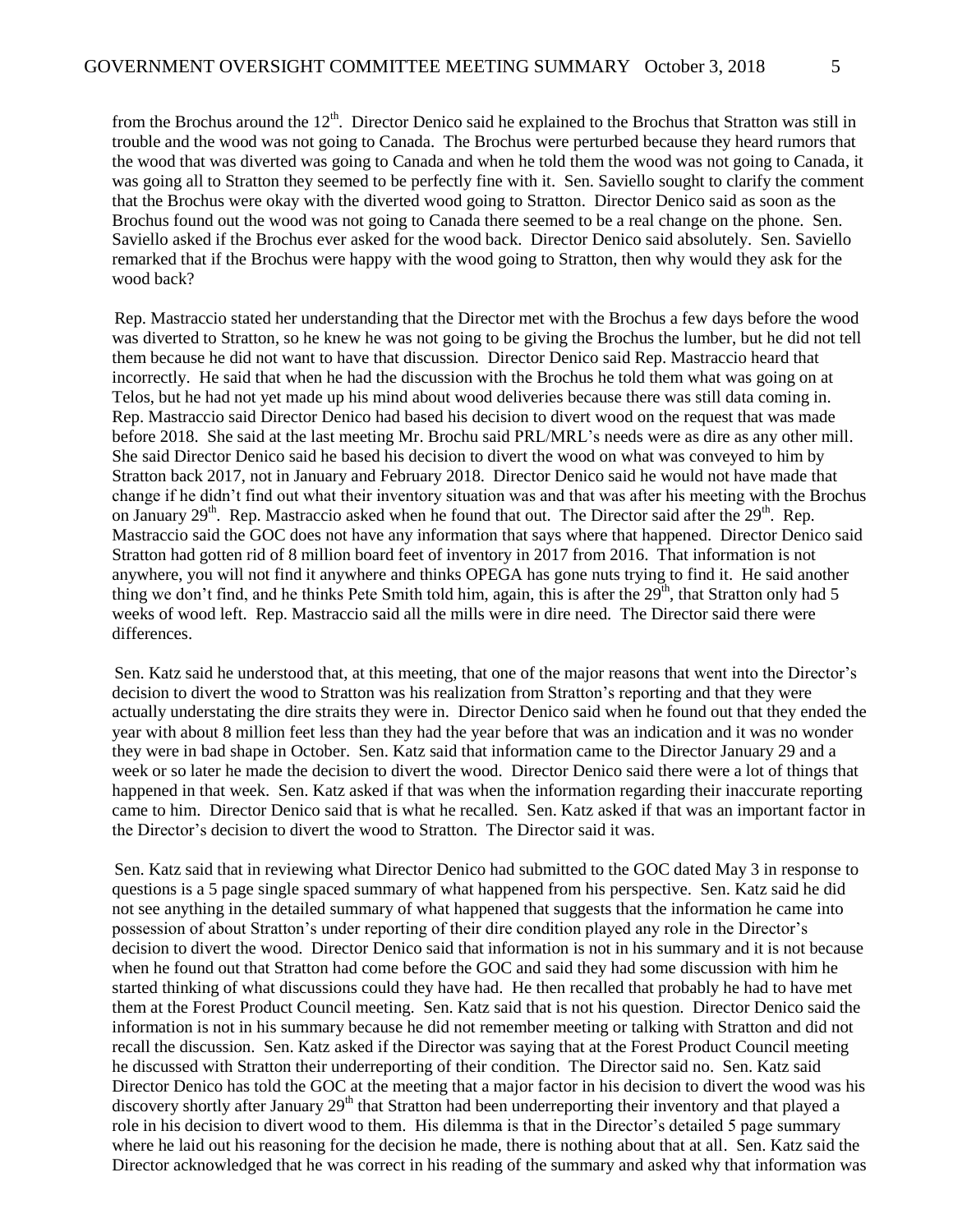not in his summary if it was so important to him. Director Denico said he didn't recall that discussion. Sen. Katz said Director Denico just told the GOC that his discussion had nothing to do with Stratton's underreporting of their inventory. The Director said he did not understand the question. Sen. Katz said the Director told the GOC about a conversation he had with the folks from Stratton at a Forest Products Council meeting. Director Denico said back up to last week's GOC meeting when Stratton said they had talked to him about inventory and then that got him thinking about when did he ever talk to them? One possibility was at the Council meeting, which he did not recall, and the other one he then remembered was that he had to call them to straighten out the wood processor report. Sen. Katz asked if Director Denico heard the testimony of the folks from Stratton at the last GOC meeting. Director Denico said he did not listen to anybody's testimony, but was given bits and pieces of what was said. Someone told him that, in Stratton's recollection, they had talked to him.

Sen. Katz said in November when Director Denico made a decision to divert wood to Stratton that decision was made after Stratton had spoken with the Regional Manager, who then passed the information along to the Director and then he made the decision. Director Denico agreed. Sen. Katz thought more than one Regional Manager said that is how it always works. If a mill needed more wood that would be reported to the Regional Manager, the Regional Manager would assess the situation, make a recommendation to the Director and then he would make a decision. He said nobody at last week's meeting could recall a time when the Director unilaterally decided to divert wood with no recommendation, or input, from a Regional Manager. Sen. Katz said that was stated in the testimony he heard at last week's GOC meeting. He asked if the Director could recall any other situations where he made a directive to divert wood from one mill to another without any input from the Regional Manager. Director Denico said no, he couldn't.

Sen. Katz referred back to November when Stratton made the case to the Regional Manager that they needed more wood and the Manager checked with the Brochus and it was not going to cause a big problem for them so the wood went to Stratton. In this particular case, other than the Director's assumption that Stratton was still in dire need, what other information did he have that led him to the conclusion that Stratton needed the wood more than the Brochus did? Director Denico said several things informed his understanding. Again, on the 29<sup>th</sup>, he stopped at the Brochus and told them he had just come from Telos and there was still wood available. Sen. Katz said the Director has heard the Brochus' explanation that the Telos wood was too expensive. Director Denico said that is an assumption they were making. The difference was \$4 a ton. Two weeks ago the Brochus dropped the State's price \$4 a ton, bang, just like that. He said \$4 a ton is not a huge amount and is something within the bounds of being reasonable. Sen. Katz said, as he understands it, the Brochus told him that they were making a business decision that the Telos wood was too expensive for them and Director Denico is saying that led him to conclude that their need was not that bad. Director Denico said yes, that was one of the factors. In the summer they talked about the Telos wood and then when there was another round of wood in the fall, the Brochus never talked to the State about price so he thinks it is difficult to say that they were making a business decisions without knowing how much the State wanted for the wood. Sen. Katz said all the testimony at last week's GOC meeting was that every single mill was in some sort of dire situation that time of year as they almost always are given the impending mud season. He asked if the Director agreed with that. Director Denico said there were certainly differences in what dire means.

Sen. Katz asked what other factors went into the Director's decision that Stratton's dire situation was more dire than the Brochus. Director Denico said for 2 weeks in October and then in February Stratton only had 5 million feet ahead facing a 10 week shutdown and, to him, that was a crisis. Sen. Katz asked if he knew what the Brochus' situation was at that moment. The Director said the Brochus gave him every indication they were okay. Sen. Katz asked if that was solely based upon his discussion with them when they said the Telos wood was too expensive, we don't want it. Director Denico said you have to go back all the way into November when we asked them if they were interested. We asked them twice and never got a response. You have to be pretty sure of your volume if you are not even going to discuss a chance to pick up a million board feet which the State had on the table in Telos. You talk about a business decision, they made the decision to buy the Baxter wood which is right next door to Telos. They never talked price with the State in November/December for the Telos wood.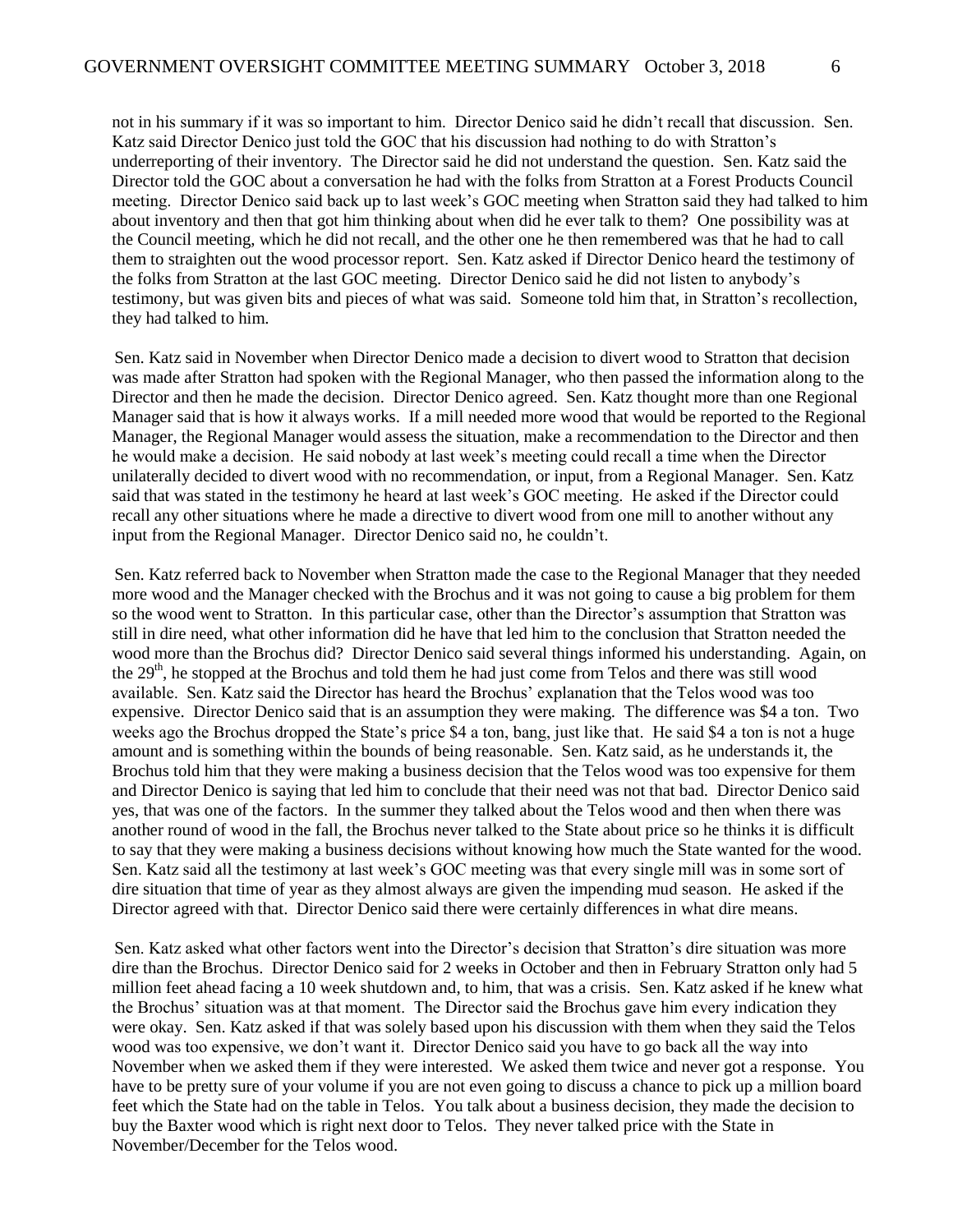Sen. Katz said the Director had just stated that this is the only time in his involvement with Public Lands he ever made a unilateral decision to divert wood. Director Denico said that is right. One of the big factors is timing and if you are in July or August, you have time to correct a lot of things that could be wrong in terms of inventory. When you get to the first of February, you don't have any time. You could have spring breakup and in the 3rd week there are several warm days when all the roads are shut down and they all came out of the woodwork screaming they needed wood. But it froze up again and everybody did well.

Rep. Sutton referred to the information Director Denico provided the GOC. In an email chain from Sen. Saviello it states: "1. The Gov wants the tariff lifted on New Brunswick Lumber coming into the US." 2. The Brochu's do not want the tariff lifted." "3. The Gov (we think) through Denico has decided to hurt the Brochu's by stopping all Public Lands wood from going to the Brochu's and directing it to another mill. This will result in shutting down the Brochu mill for one week. 4. Yet Denico is still allowing PLands' wood to go to Canada" and asked if Governor LePage, or anybody in the office connected to the administration, asked the Director to divert the wood. Director Denico said no.

Sen. Saviello followed up on the value of the wood at \$4 a ton. He said the Director was just talking about the cost of the wood and asked what the transportation cost was to bring the Telos wood down to the Brochus. He said the Committee did not get into costs at the last meeting because of it being proprietary, but asked if it was an easy ride on the road or is it going to cost a lot of money to move the wood from Telos down to the Brochu mills. Director Denico said it is a pretty easy and inexpensive haul from Telos down to the railheads. They load wood at the two railheads, which is fairly inexpensive and then the cost from the railhead to MRL is between the Brochus and the railroad. If you come from Telos on the roads, you probably come down with just a normal trailer with a total of 100,000 pounds and that would be more expensive. You would not go to MRL by truck you would only go to the PRL.

Sen. Saviello asked if you have 100,000 board feet, is that about a half a ton of wood. Director Denico said it is about 2 cords per 1,000 board feet. A cord would give you a half a thousand board feet and that is 2 tons. Sen. Saviello said so it is about 2 tons per 1,000 board feet so the Brochus are paying \$25 more a ton just to transport the wood. Director Denico said it would never have been that kind of money.

Sen. Saviello asked why the Director didn't move the Telos wood to Stratton. Director Denico said there is not a direct route from Telos to Stratton, you would have to go cross country and that is expensive. Sen. Saviello said Director Denico made a decision that he was going to keep Stratton open, but the Brochus, in fact, had the same inventory problem. Sen. Saviello continued, saying that they would have been at risk if things fell apart, but the Director said to them, I am taking your wood and sending it to Stratton and you can take the Telos wood. But the Telos wood was too expensive for the Brochus to transport. Director Denico said the Brochus were taking the Baxter wood. Sen. Saviello said he did not want to get into discussion of the Baxter wood. The Director said you have to because you say they felt that Telos was too expensive, so then why were they taking Baxter. Sen. Saviello said because being good citizens, the Brochus were trying to help the Baxter Park Authority by taking a little bit of their wood.

Sen. Saviello asked if the State's Public Lands lost or made money in diverting the wood. Director Denico said OPEGA kept saying through this time period, so they took the data from that time period, but continued on after the mandatory reporting was over and found they had shipped about 6,500 tons of diverted wood to Stratton and the price had come out about \$2.50 a ton, not \$4. The difference was about \$15,000 for sending the wood to Stratton instead of PRL.

Sen. Saviello asked if Director Denico agreed or disagreed with the softwood tariffs that are put on by the U.S. on products coming back in. Rep. Pierce objected to Sen. Saviello's question. Sen. Saviello said his question is a critical part of his questioning because in fact that is what Rep. Sutton quoted earlier in the meeting and is why he asked the question. Director Denico asked for 5 minutes to talk with the people he reports to.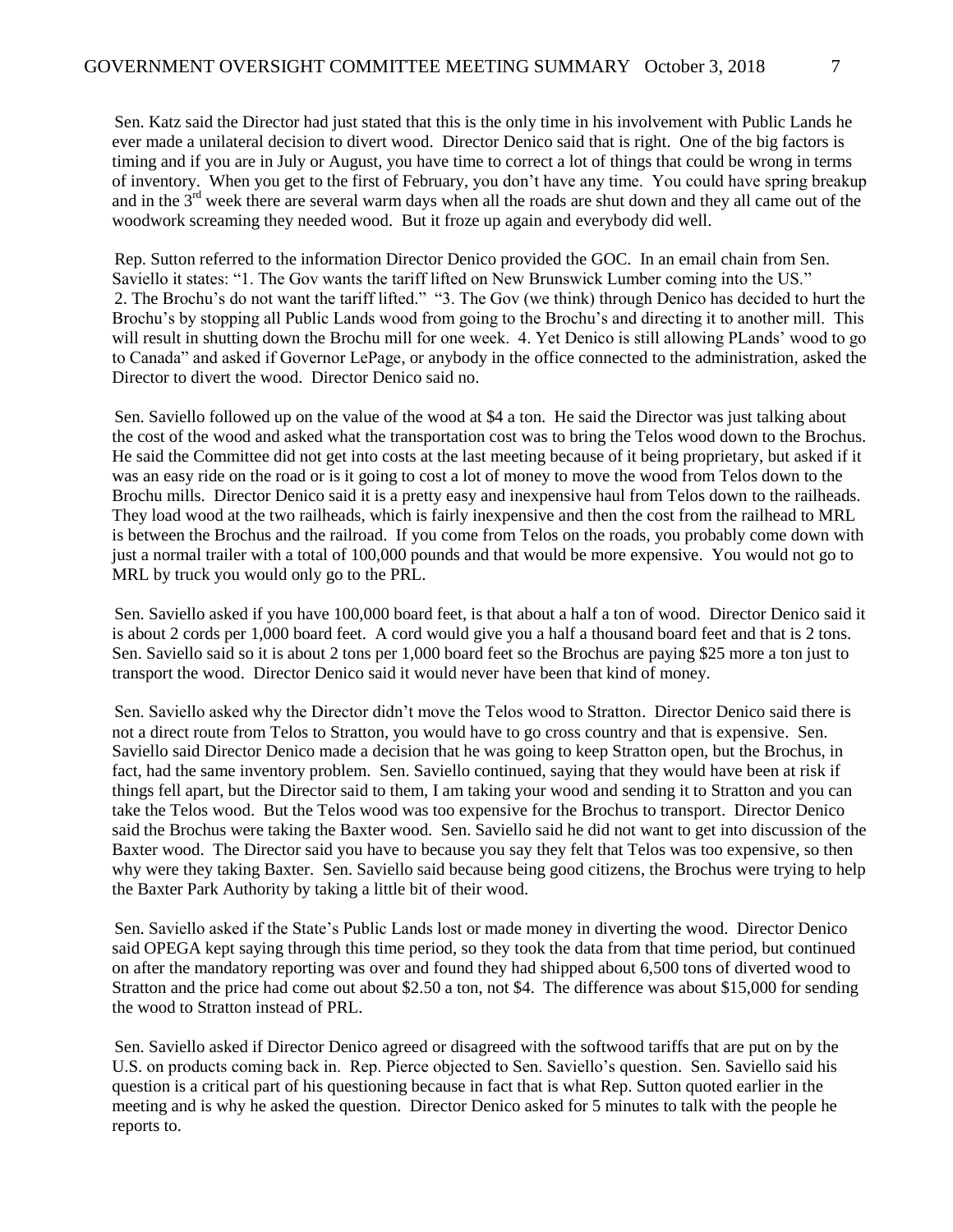### **RECESS**

The Chair, Sen. Katz, recessed the Government Oversight Committee at 10:27 a.m.

### **RECONVENED**

The Chair, Sen. Katz, reconvened the GOC meeting at 10:36 a.m.

Sen. Saviello asked if Director Denico personally agreed or disagreed with the soft wood tariffs. Director Denico said since the question was only from Sen. Saviello, he asked if the other GOC members wanted him to answer the question.

Rep. Pierce said he objected to Sen. Saviello's question because it is not part of OPEGA's review.

Sen. Katz said, as Chair, he was going to rule to sustain the objection to Sen. Saviello's question because it will take the Committee down a path they don't want to go. He said his ruling is subject to being overruled by the Committee.

Sen. Saviello challenged Sen. Katz's ruling that Director Denico did not have to answer the question.

Sen. Katz said Sen. Saviello's challenge does not require a second so asked Committee members how many thought Sen. Saviello's question was appropriate and Director Denico should have to answer it. Sen. Katz recorded 6 members in favor and 4 opposed. Sen. Katz said he has been overruled and asked Director Denico to answer Sen. Saviello's question.

Director Denico said whatever his personal opinion is would not have any bearing on the job he is doing for the State. He said personally, he does not believe Maine needs a tariff on spruce and fir.

Sen. Libby referred to the information the Director provided the Committee and was trying to understand the period of time around January  $29<sup>th</sup>$ , which is when he met with the Brochus, and the next week and a half. He stated to the GOC that the Brochus indicated that they were not interested in purchasing Public Lands' wood on the 29<sup>th</sup>. Director Denico said he told the Brochus there was wood at Telos. Rich Smith ran the numbers, but the numbers he was running must have been old numbers because they never discussed the Telos wood that was cut that winter so he was off by a whole season on what their expectations may have been.

Sen. Libby asked if the Brochus indicated to him that they were not interested in purchasing wood from Public Lands at the 29<sup>th</sup> meeting. The Director said only in the fact that after Rich Smith said he ran the numbers and he couldn't make it work, they just dropped the subject. Sen. Libby said Director Denico left that meeting feeling as though the Brochus would not be purchasing wood from Telos. The Director agreed. Sen. Libby asked if there was an expectation that they would be purchasing wood from Public Lands. Director Denico said Public Lands never came up so he had no expectation that they wouldn't be taking wood.

Sen. Libby said the Director stated that he had asked the Brochus for prices twice up to that point and the Regional Manager gave them the volumes and never got an answer so the Regional Manager sent out an email saying they never responded and asked if they wanted to respond. The Regional Manager did not receive an answer.

Sen. Libby said Director Denico provided emails that PRL/MRL were working on prices and would get back to him. Director Denico said apparently those were prices for other areas because Telos did not come up.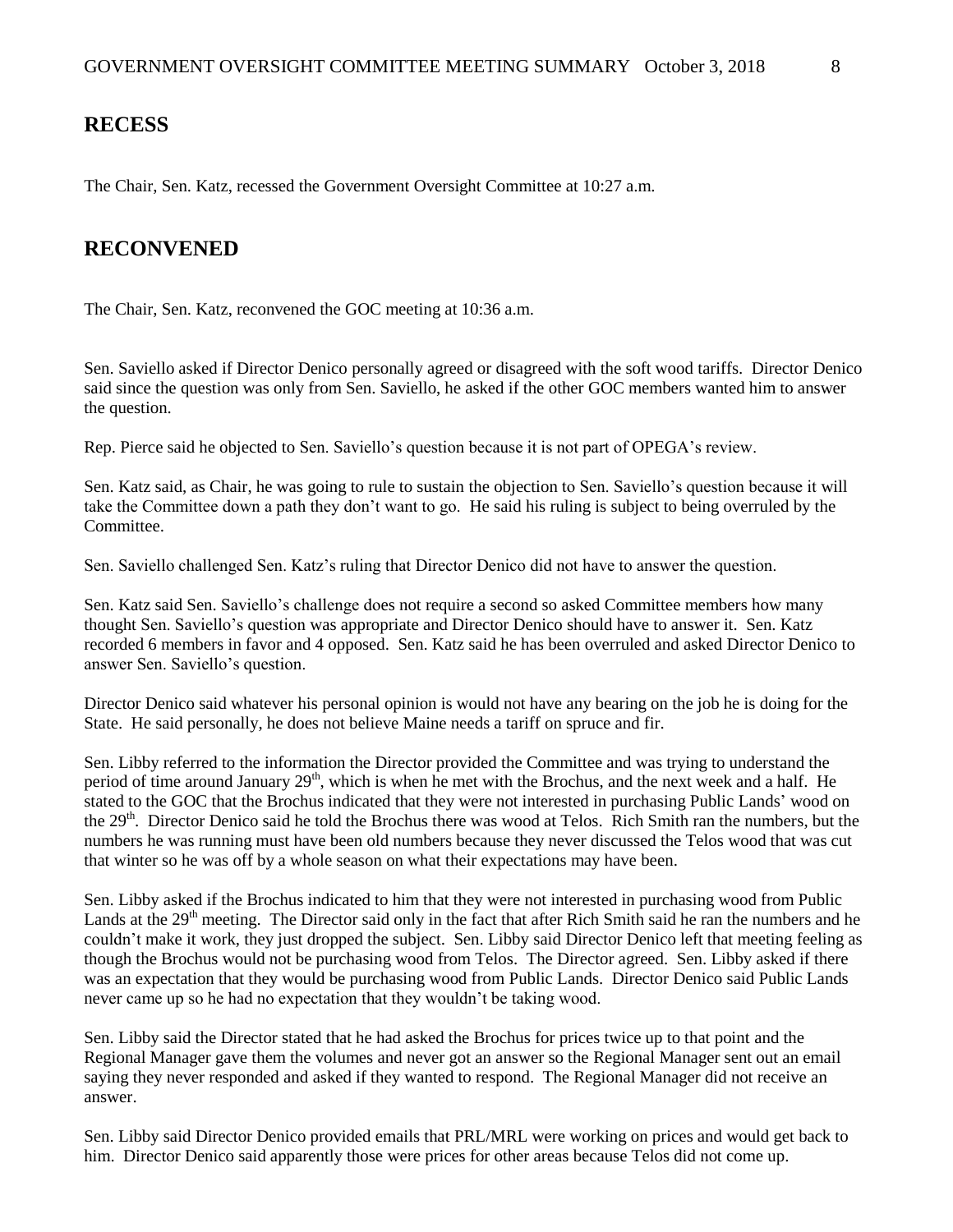Sen. Libby referred to an email dated February 6, 2018 from PRL to Doug Reed and it says "Bring on the wood! Thanks Rich" so that is indicating that there has been a change of heart with the Brochus and they are interested in purchasing wood. Director Denico said that email could have meant a dozen different things. They could have been talking about pine from Hancock or spruce and fir and it might be in response to opening for longer hours which they do.

Sen. Libby said after the January  $29<sup>th</sup>$  meeting the Director made the decision to divert the wood from the Brochus to Stratton. He asked when that decision was made. Director Denico said obviously he had made it by the  $7<sup>th</sup>$  so it was in that timeframe between the  $2<sup>nd</sup>$  or  $3<sup>rd</sup>$  and the  $7<sup>th</sup>$ . In that timeframe the Director said he heard about Stratton being 5 weeks ahead and he also thought the State had not fulfilled their commitment to Stratton. In November they were promised that the State's wood was going to help them. Obviously the State had not been able to come up to the bar. He said the State was a lot more significant to Stratton than MRL because the Brochus saw probably 3 times more than Stratton does so the State could make a difference at Stratton where they are just a minor factor to the Brochus.

Sen. Libby said when Director Denico made his decision to divert wood from PRL/MRL to Stratton did he expect that the Brochus would be upset with his decision and when did he communicate his decision to them. The Director said he did expect the Brochus would be upset with his decision. The Brochus called him on the  $12<sup>th</sup>$  and that is when they said they thought the wood went to Canada. Director Denico said the wood went to Stratton and then they were okay with that. Sen. Libby said the Director made the decision to divert wood sometime after January 29, but before February  $7<sup>th</sup>$  to divert the wood to Stratton and asked who he communicated that decision to. The Director said to the Regional Managers by phone he told them he made the decision based on what he knew. There was a crisis at Stratton and that he did not get that sense from MRL.

Sen. Libby noted that almost a week goes by from the time the Director made his decision to when the Brochus contacted him by phone. The reason they called was because they were not happy that they were not receiving the Public Lands wood and asked what the nature of that conversation was. Director Denico said the Brochus never asked for the wood back in that conversation. When they found out the wood went to Stratton they seemed to be relieved it was not going to Canada.

Rep. Mastraccio asked why Director Denico did not notify the Brochus ahead of time that the wood was being diverted. In the November change order of wood there was a lot of discussion with everybody, but in this case he made a decision on his own, but did not call the Brochus to tell them the wood was being diverted. The Director said that was correct, he did not call the Brochus. On January 29<sup>th</sup> he and the Brochus had a discussion, but he had not made up his mind about diverting the wood to Stratton at that time. A few days later he did make up his mind, but the Brochus and he had already had a lengthy discussion and although it did not cover moving wood, it did cover everything else under the sun. He said he had limited time to act because the weather could change at any time and a decision need to be made fast. So, he made it. He was focused more on getting wood moved more than talking with anybody about it and that was one of the reasons he did not engage the foresters in a lengthy discussion about the wood. Rep. Mastraccio said she did not understand what made this time any different.

Rep. Rykerson said it was stated that all mills are in crisis because of the imminent weather change, but last week Mr. Reed said "I have never had to make a change like this". Director Denico said earlier he did not have time to contact anybody regarding diverting wood to Stratton and that the uniqueness of this situation was that there was less time than any other times in the past. He asked what made this situation unique compared to all the other years. Director Denico said they do not change deliveries of wood that often. It is a very small amount of wood that is changed each year and, if they do make changes, they come at a time, for example in October when you would have all the fall and into the winter to correct the situation. When you have a crisis in February you do not have the luxury of time, you have to make your decision and go with it and can't spend a week deciding if you were right or wrong because of the weather factor.

Rep. DeChant asked if Director Denico were to do the diverting of wood now, would he do it in the same way. The Director said hindsight is 20/20 and probably he would call the Brochus if he had it to do over again. Rep.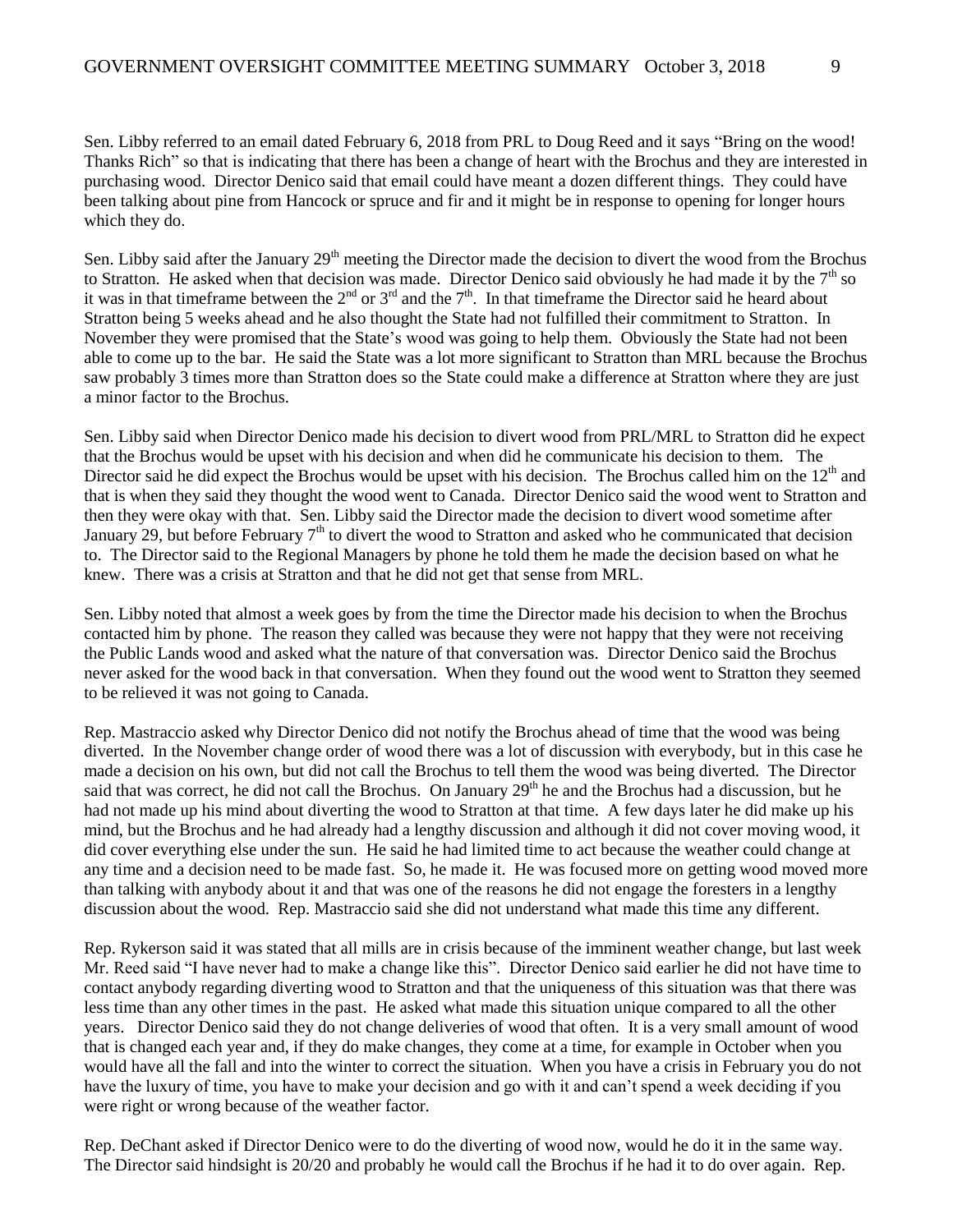DeChant saw the conversation on the  $29<sup>th</sup>$  as a separate action to making a decision later and in her opinion, not following through professionally, is not the sole reason why this matter is before the GOC. She thinks the crux of the matter is that there is question on what was the process of making a unique decision that had potential ramifications for businesses. Director Denico said Stratton had a crisis and the only way to address their crisis was the way he went. Yes he should have called the Brochus to let them know about the diversion of wood to Stratton. He said it would not have changed his decision, but that would have been a more polite thing to do.

Rep. Pierce asked if Director Denico himself made the call to divert the wood to Stratton. The Director said it was his decision.

Sen. Davis asked if when the Director made the decision to divert the wood he said he was not playing favorites and it was based on the economy and the need. Director Denico said he was not playing favorites and agreed it as based on the economy and need.

Sen. Davis asked if the Telos wood eventually went to Canada and the Director said it did.

Sen. Katz said Director Denico said a couple of times that it went into his decision-making that Stratton was only 5 weeks ahead in their supplies and asked if that was correct. Director Denico said that was what he heard. Sen. Katz asked where he had heard that. The Director said he thought Pete Smith told him, but said Mr. Smith did not remember telling him that. Sen. Katz said Director Denico gave the GOC a very detailed summary of the diversion of wood to Stratton from his perspective, but he did not see anything in the summary about the Director saying it was his understanding, at the time of the diversion, that Stratton only had a 5 week supply left. Sen. Katz said that must have been an important factor in the Director's decision and asked why it was not in his summary. Director Denico said maybe because he is not infallible on his memory.

Sen. Katz said Director Denico talked a lot about how he discovered that Stratton's accountant of available lumber was actually inaccurate and had understated the severity of their situation. Director Denico said Stratton did not understate anything, it was the way the State ran their books. What it indicated to him was that Stratton ended the spring in bad shape and got in worse shape because they were 8 million board feet behind what they carried the year before. Sen. Katz asked if every lumber yard was reporting things in the same way that Stratton was reporting things. Director Denico said yes. Sen. Katz said wouldn't that mean that every lumber yard was in worse shape than he thought. The Director said no, it was the State reporting that information incorrectly.

Sen. Katz said the history of the diversion of wood, as some may see it, was that everyone was aware that the Governor was in a very public dispute with the Brochus over the Canadian tariff issue. The Brochus had written an editorial critical of the Governor's position and it was clear the Governor was not happy with it. Not long after that Director Denico made a unilateral decision to divert wood away from the Brochus, a kind of decision that he had never made before without input from the lumber yards and Regional Managers. The wood was in fact diverted away from a critic of the Governor and that Director Denico knew, or must have known, that the decision was going to hurt a critic of the Governor. That he did not seek any input from the Brochus before he diverted the wood to see what their need was and never told the Brochus afterwards that the diversion happened. They found out about it some other way and called him. Sen. Katz said the conclusion that some draw and is why the review is before the GOC is that perhaps Director Denico did this to please his boss. The Director is telling the GOC that is not true. Sen. Katz asked the Director if that was right and Director Denico agreed.

Sen. Saviello said currently if the State does road bidding it is a handshake. The Director agreed. He asked if someone wanted a contract with the State would legislation be needed before the State would be allowed to enter into an agreement or would the Director do it automatically if somebody request a contract. Director Denico said someone might think it is a good idea when we are in this predicament when they really need spruce and fir, but in the past 3 weeks the State has had a mill drop the price by \$5. If that mill is saying they really want a binding contract for price, would have the same feeling today. If the State had binding agreements on volume and price, they currently would not have enough staff to keep up with the work contracts would generate.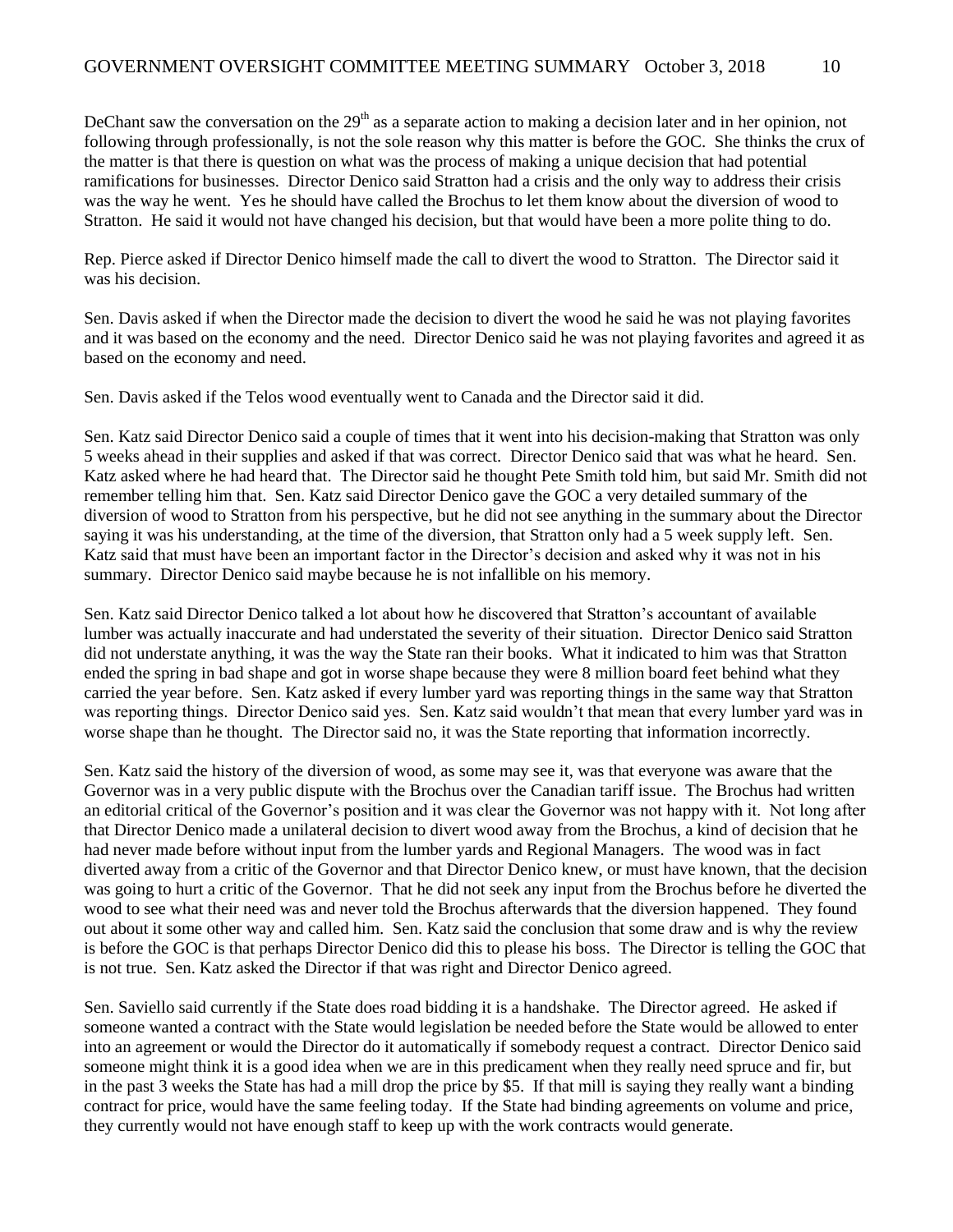Sen. Saviello said if he had a lumber mill and wanted a contract with the State, is legislation needed to allow that or can that be done today. Director Denico did not think there was anything that would keep that from happening today. He said, legally they could get a contract, but would the State issue them a contract, he didn't know. That might be a question for the Attorney General's Office.

Sen. Katz, on behalf of the GOC, thanked Director Denico for answering their questions. He asked the Director if he thought he was treated fairly by the Committee. Director Denico said he thinks there is still a misunderstanding and he was not going to break out of that. He said there comes a time when you are in a crisis, and in his estimation, Stratton was in a crisis and there was not time to spend days working through things and in the end you made the same decision. Stratton needed the wood and the only place to get the wood was from the Brochus. He does not think the sense of the urgency of the situation was getting across to some of the Committee members. When you are in that situation, decisions have to be made quickly, but said he would concede that he should have made a call to the Brochus.

Sen. Katz asked if the Director thought he was treated fairly by the GOC. Director Denico said he thought everyone had been very civil.

**Motion:** In accordance with Title 3, Chapter 429, I move that testimony from today's proceeding shall be released as a full audio recording of the testimony subject for an opportunity for witnesses to object in accordance with criteria provided in Chapter 429 and a subsequent Committee decision on the objections. (Motion by Rep. Mastraccio, second by Sen. Saviello, motion passed by unanimous vote 10-0.)

### - **Committee Vote on Information Brief**

**Motion:** That the Government Oversight Committee endorse OPEGA's Information Brief on Sales of Timber Harvested from Public Lands. (Motion by Rep. Pierce, second by Sen. Saviello, motion passed by unanimous vote 10-0.)

### **- Continued Committee Work Session**

Sen. Saviello thanked the Committee for their tolerance in the questioning and the time it took in doing the review. He said in his 16 years at the Legislature, and certainly in the last 4 years, it has been very discouraging when Committees could not do their work. This matter did not belong before the GOC, it belonged in the Agriculture, Conversation and Forestry (ACF) Committee. He believes part of the solution, and what he will make as a recommendation, is that whoever is on the ACF Committee next year, look into whether a contract option legislatively is required. Does legislation have to be submitted, or does it require substantive rule-making that gives a purchaser the opportunity, if they so desire, to enter into a contract.

Rep. Pierce agreed with Sen. Saviello. He said he would ask that the Department of Forestry keep more notes on their telephone conversations and emails. The diversion of wood seems to be a one-time thing and from the testimony at the last GOC meeting everyone seems to think the current system is working. He thinks once the GOC forwards a letter to the ACF Committee with their concerns and recommendation the GOC has completed its work on the review.

Sen. Davis reminded everyone that the Chief Executive asked that the matter come to the GOC not the ACF **Committee** 

Sen. Katz said if the GOC does nothing else, the report has been endorsed and this will conclude the matter before the GOC.

**Motion:** That the Government Oversight Committee put a letter in the file for next year's ACF Committee to work on this issue, both from the recordkeeping process and rule-making around providing contracts and look into whether there is any legislation regarding optional contracting that is necessary in order to prevent this from happening again in the future. (Motion by Sen. Saviello)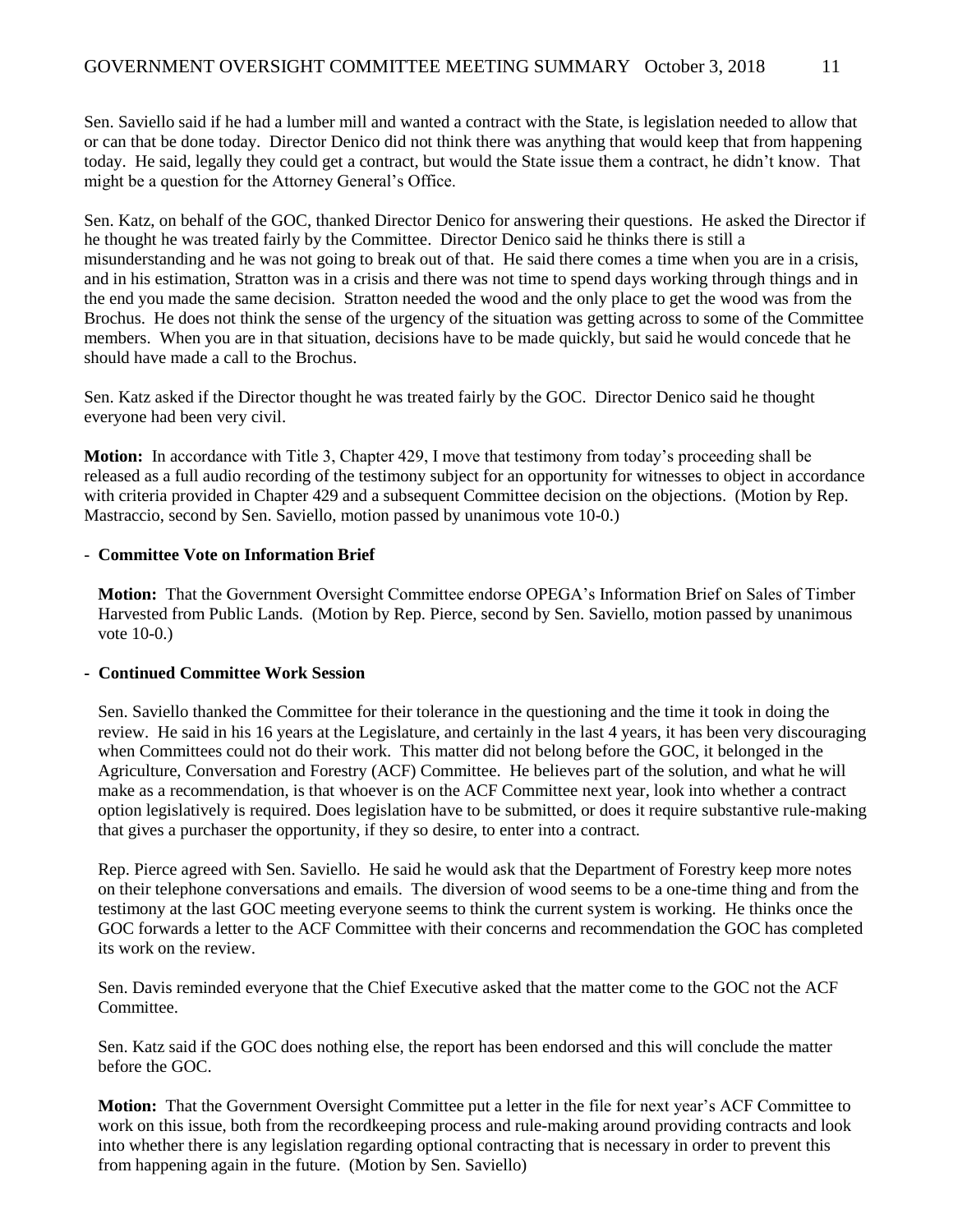**Discussion:** Rep. Pierce thought the ACF Committee should review this to see if it is necessary. It might already exist that the Department can enter into a contract if they agree. There could also be short term contracts. He does not think the Legislature should look into legislation, he thinks they should look into can they do it already.

Sen. Saviello rescinded his motion. He said he was not saying they needed to do it, he was saying they need to look into it and then you do rule-making around the kinds of records the Department is going to keep so that way it is clear that everybody is consistently taken care of.

**Motion:** That with OPEGA's Information Brief on the Sales of Timber Harvested From Public Lands complete, the GOC recommends to the ACF Committee that they review whether the Department of Agriculture, Conservation and Forestry can enter into contracts for wood harvesting and would they be willing to look into rule-making for better recordkeeping for the Department. (Motion by Rep. Pierce, second by Sen. Saviello)

**Discussion:** Rep. Rykerson wanted to add to the motion the looking into compulsory notification of the parties involved instead of just requiring a contract. Rep. Pierce and Sen. Saviello agreed to Rep. Rykerson's friendly amendment.

Sen. Katz said the motion before the GOC is that the ACF Committee look at the possibility of contracts, with a friendly amendment to add the language of notifications from the parties involved between Public Lands and suppliers if a diversion takes place.

Director Fox asked for clarification that regardless of a contract, if there is a diversion of wood, that the person from whom it is being diverted will be notified prior to the diversion.

Sen. Katz said that is a friendly amendment to Rep. Pierce motion, seconded by Sen. Saviello. Rep. Pierce and Sen. Saviello accepted the friendly amendment to their motion.

Rep. Sutton said she would support the original motion, but not with the additional amendment. She thinks it is micro-management and not necessary.

**Vote:** Above motion passed by a vote of  $9 - 1$ .

Sen. Katz asked the Committee if there was any further work needed by the GOC on this review. Hearing none, the GOC has concluded their work on this matter.

### • **OPEGA Report on Temporary Assistance for Needy Families Program (TANF)**

- **Continued Committee Work Session**
- **Discussion Regarding Potential Addendum to OPEGA's TANF Report**

Sen. Katz said the Committee has endorsed the TANF Report and had discussion about what should happen going forward.

Sen. Libby referred the Committee to the memo he distributed at the September 27<sup>th</sup> GOC meeting. His interest in the memo is looking forward to future policy makers who may be reviewing the TANF Report and thinks the scope of the review was completed properly, however, there were some bigger questions raised, especially based on the public testimony that was received during the Public Comment Period on the Report that merit further discussion. For that reason he proposed that the GOC write a letter that includes the points that are brought up in his memo to the next GOC and the Health and Human Services (HHS) Committee, in the next Legislature. Sen. Libby did not think his memo was in the proper form for it to be considered an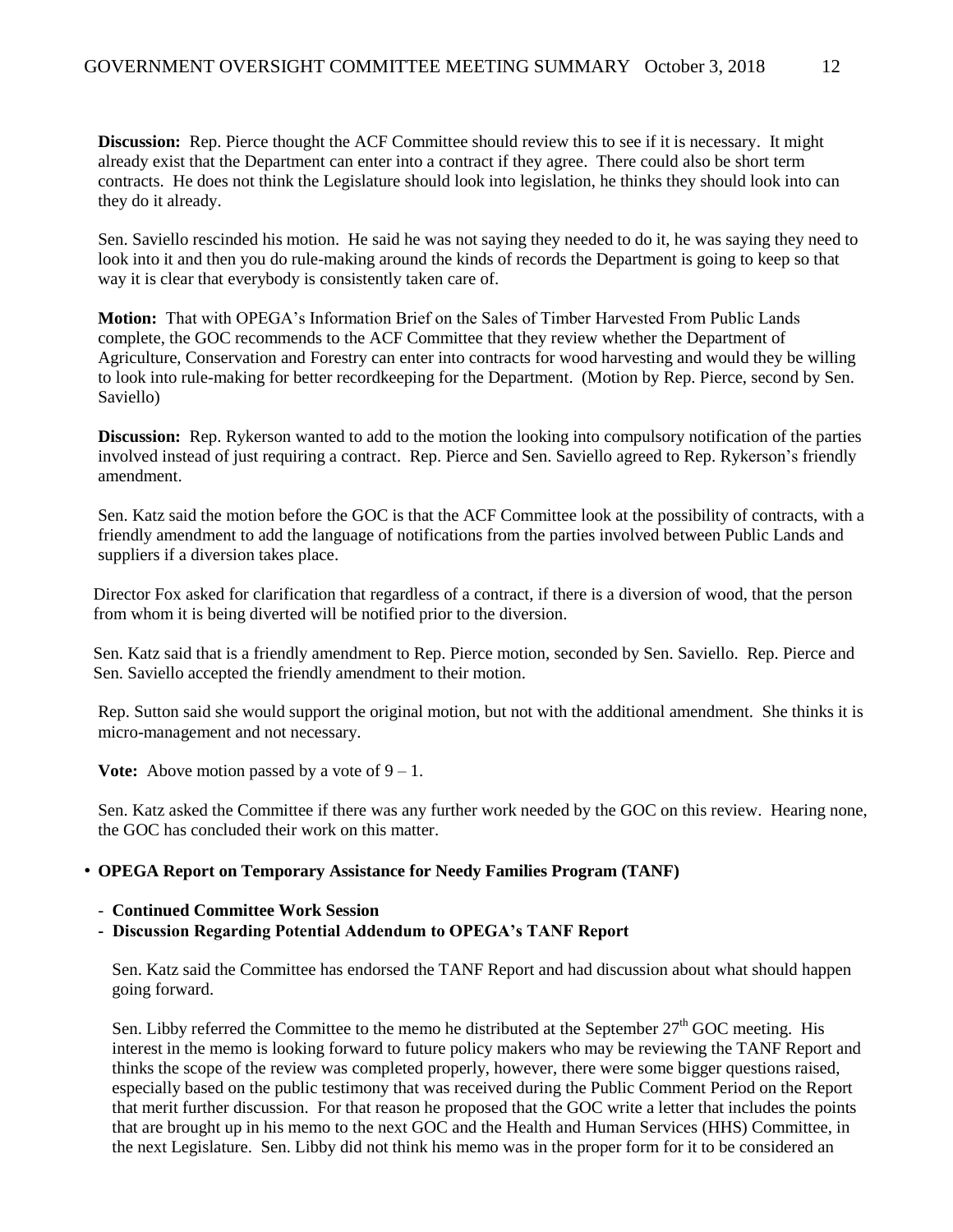addendum to OPEGA's Report, but thinks a letter to the next GOC would serve the purpose that he and others, including Sen. Gratwick, are interested in. (A copy of Sen. Libby's memo is attached to the Meeting Summary.)

**Motion:** The Government Oversight Committee send a letter to the next GOC and the Health and Human Services Committee asking that they consider the points raised in Sen. Libby's September 27, 2018 memo to the GOC regarding OPEGA's TANF Report. (Motion by Sen. Libby, second by Sen. Gratwick)

**Discussion:** Rep. Mastraccio said the GOC will include Sen. Libby's memo to be part of the letter this GOC will forward to the next GOC and HHS Committee.

Rep. Sutton asked if Sen. Libby's memo would appear as though it is from the GOC or from Sen. Libby. Director Fox said the memo will be from the GOC saying that issues were raised in public testimony that members of the Committee thought may warrant further discussion and attach Sen. Libby's memo asking that the next GOC and HHS Committees look at the matter further. The memo would be an attachment to the memo to the GOC letter. Rep. Sutton wanted to make sure it would not appear as though the GOC was endorsing everything Sen. Libby's memo included, the Committee was merely passing it along at a request. Sen. Katz believed that was the intent of the motion. Director Fox said she could specify that in the letter to the two committees. Sen. Katz believes the memo is from Sen. Libby and Sen. Gratwick. Sen. Libby said he and Sen. Gratwick worked on the memo together, but Sen. Gratwick was not at the last meeting so Sen. Libby put his name on the memo. Rep. Pierce agreed with Rep. Sutton's comments.

Sen. Katz noted that the GOC chairs met with Sen. Libby and Sen. Gratwick earlier in the day to discuss that OPEGA's TANF Report did exactly what they were tasked with doing in the review, but there were Committee members who had concerns that maybe there ought to be further exploration of an issue beyond the scope of OPEGA's review. This course of action appeared to be a good mechanism for doing that.

**Vote:** The above motion passed by unanimous vote 10-0.

Sen. Katz asked if there were any other issues Committee members wished to discuss regarding OPEGA's TANF Report. Hearing none he said the GOC's work on the TANF review is complete.

Director Fox said she will be sending the GOC the draft of the letter to the next GOC and HHS Committee for their approval.

### • **OPEGA Report on the Child Protection System: A Study of How the System Functioned in Two Cases of Child Death by Abuse in the Home**

### **- Update on Status/Completion of OPEGA's Work**

Director Fox said Sen. Diamond raised his concerns at the last GOC meeting about the possible loss of momentum on this matter. She stated that it would not be set aside because of future issues that may come up with the next GOC. She wanted to reassure the Committee that by the time the next GOC is seated, OPEGA's Report on the Special Project on the Child Protection will be ready for presentation, if not at the first meeting, then the meeting immediately following.

## **REPORT FROM DIRECTOR**

Director Fox said there is nothing new to report on OPEGA's status of their Work Plan since the September  $27<sup>th</sup>$ meeting.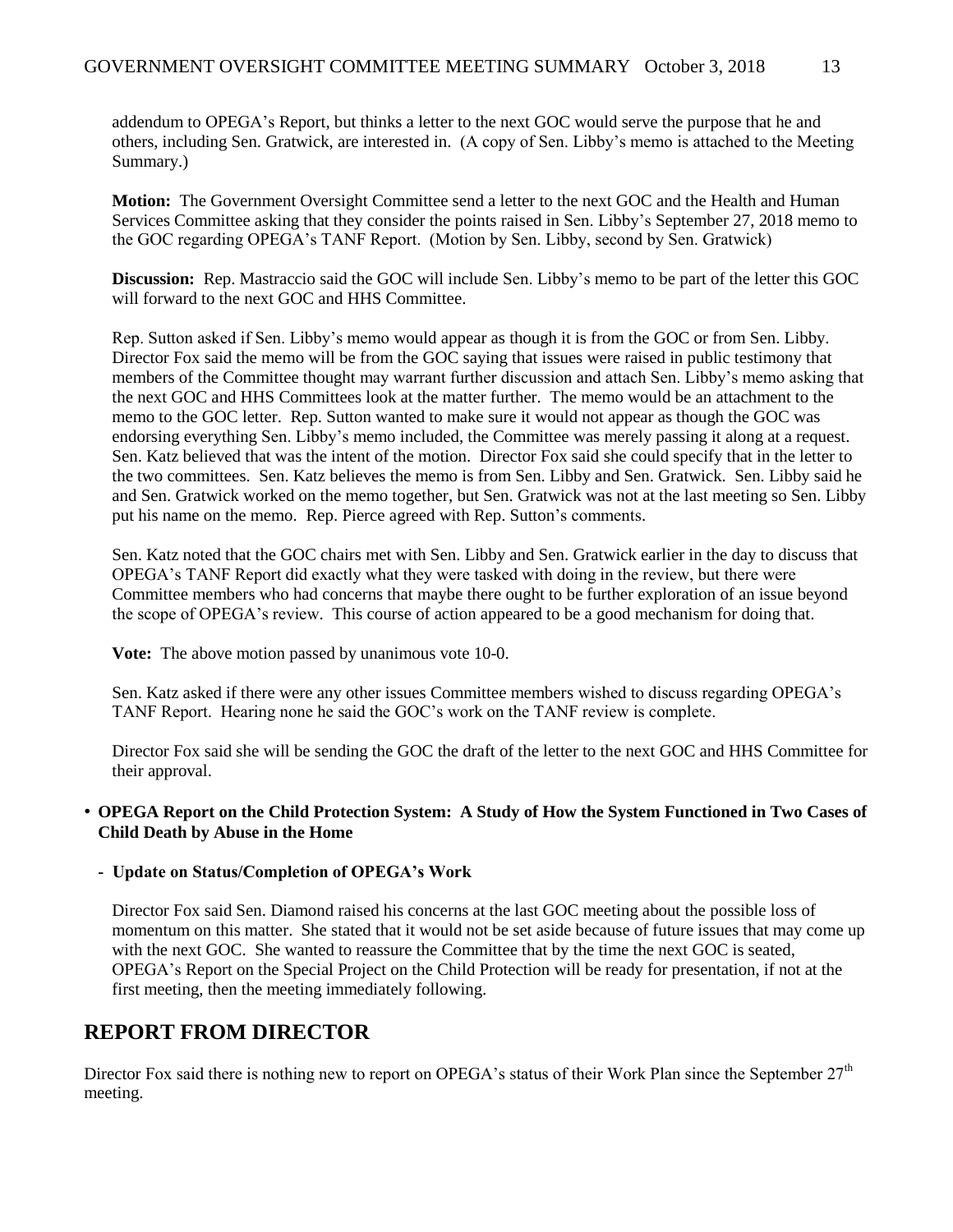She said because this may be the last meeting of this GOC, the September 27 and October 3 Meeting Summaries and the GOC's draft letter to the next GOC and HHS Committee will be emailed to the Committee members for their review and acceptance.

## **ANNOUNCEMENTS AND REMARKS**

Sen. Katz said it is the intention that this will be the last meeting of this GOC unless something extraordinary comes up between now and the beginning of December.

Sen. Katz said as Committee members know, noting that he has been on the Committee for 8 years, there is a gentleman, Dwight Hines, who attended just about every meeting the GOC has had over the years. He has rarely spoken before the Committee, but Mr. Hines has been at the meetings because he has an interest in government accountability and an interest in the work of the GOC and OPEGA. He has been the public watchdog over all the work done by this Committee. Sen. Katz said Mr. Hines was not able to attend today's meeting, but said the GOC had a plaque prepared making him the Honorary Thirteenth Member of the Government Oversight Committee and will make sure that Mr. Hines receives the plaque. For those Committee members that serve on the 129<sup>th</sup> GOC, he is sure they will see Mr. Hines at their meetings.

Sen. Katz said this will conclude his service in the Legislature, noting he has been on the GOC for all 8 of his years. He considers the work of the Committee to be about the most important work he has been associated with for those years. He thanked the people who set this process in motion many years ago for their vision and the members of the 128<sup>th</sup> Committee for their 2 years of terrific work.

Sen. Saviello said he, and believes Sen. Davis, supported Sen. David Trahan's work to create the GOC/OPEGA from day one. To have his last day in the Legislature be sitting on the GOC is an honor and he would share with all members who have been on the Committee before, it has been his pleasure to serve with them and those that are back on the GOC next year to keep up the good work because this is very valuable work and more than exceeds the expectations he had for it.

Sen. Davis complimented the Chairs of the GOC for the excellent job they have done.

Sen. Katz said he wanted to compliment Rep. Mastraccio for her work as Committee Co-Chair and said he did not think they had a partisan word between the two of them in the last 4 years, which is how it is supposed to work.

Rep. Mastraccio thanked Sen. Katz for all that she learned from him and hopes that if she can serve on the next GOC that she can carry on what he has shown for character over the last 8 years.

## **NEXT GOC MEETING DATE**

The 128th GOC does not plan to meet again unless something extraordinary should arise.

## **ADJOURNMENT**

The Chair, Sen. Katz, adjourned the GOC meeting at 11:40 a.m. on the motion of Sen. Gratwick, second by Sen. Saviello, unanimous.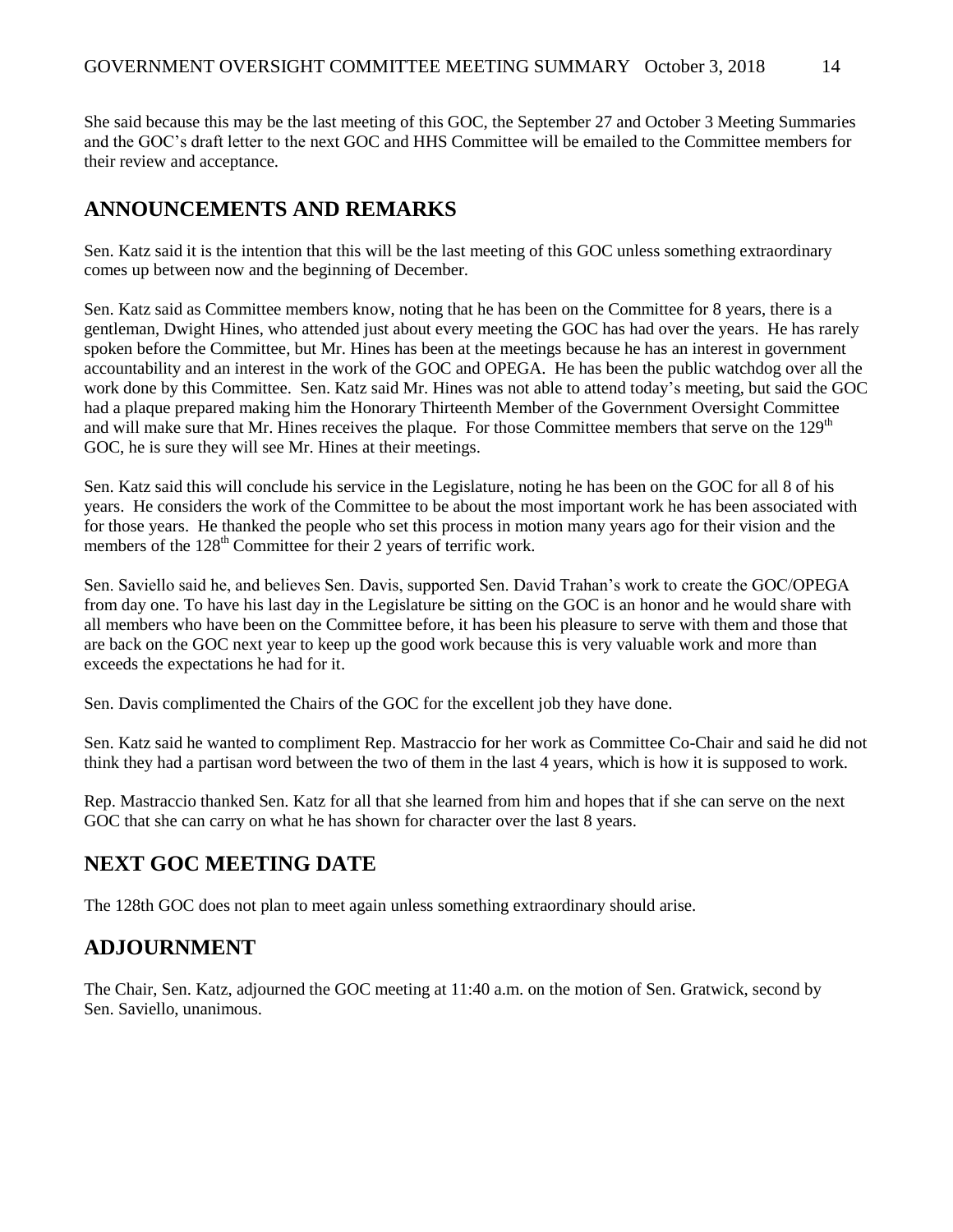To: Members of the Government Oversight Committee

From: Sen. Nate Libby

Draft Addendum to OPEGA's 2018 TANF Report Re:

September 27, 2018 Date:

While the TANF report is credible and sufficiently relevant and complete with regard to the assigned scope of inquiry, several findings from the report as well as information from public testimony raised new and important questions that were not explored by OPEGA. As a result, important information relevant to DHHS's administration of the TANF program is absent from the report. In this respect, the report is limited to its factual findings and cannot serve as a basis for reaching conclusions regarding the effectiveness of policy changes during the study period. The purpose of this addendum is to supplement the TANF report with information that may be relevant to future policymakers and other interested parties.

- 1) Credible evidence presented in public testimony raises important questions suggesting that 2011 policy changes caused significant harm to TANF families. We learned from the report that the TANF caseload decreased by 70% between 2010 and 2017 and that the major causes of the decline were statutory changes made by the Legislature in 2011. It was not part of the OPEGA charge to investigate or make any determination on the status of any of the families who lost TANF assistance as a result of these changes, including whether they became employed, if they remain in poverty or if their family circumstances improved or worsened in any way. We heard compelling testimony from multiple members of the public that data, research and anecdotal evidence all point to a similar conclusion - that the 60-month time limit and changes in sanction policy harmed many of the families impacted, including over 15,000 children, and that they suffered considerable hardships and were worse off as a result.
- 2) During the period of the report, the share of Maine children in poverty that received TANF cash assistance decreased significantly despite a growing TANF balance. The scope of inquiry did not include an examination of changes in child poverty, and extreme child poverty rates throughout the study period or changes in such measures as child food insecurity. Again, we learned from public testimony that as the TANF caseload decreased by 70% between 2010 and 2017, the number of children in poverty who received TANF fell from 47% to 19%. This means that approximately 81% of children living in poverty were not receiving TANF cash assistance even while the amount of federal TANF funds available to Maine grew to over \$140 million during the same period.
- 3) The amount of TANF funds DHHS used to replace General Funds remains unknown. OPEGA determined that programs and services once supported by General Funds are now, at least partially, supported by TANF funds. We do not know how much TANF funding was used in this manner. The Bangor Daily News reported in June 2017 that DHHS had planned to use \$34.5 million in TANF funds in State Fiscal Year 2018 to replace other state funding for existing obligations. Any amount of TANF spending, let alone such a potentially large sum, ought to be spent transparently and in furtherance of the purpose of the TANF program. Such supplantation simply substitutes one funding stream for another with no net-gain for families and their children.